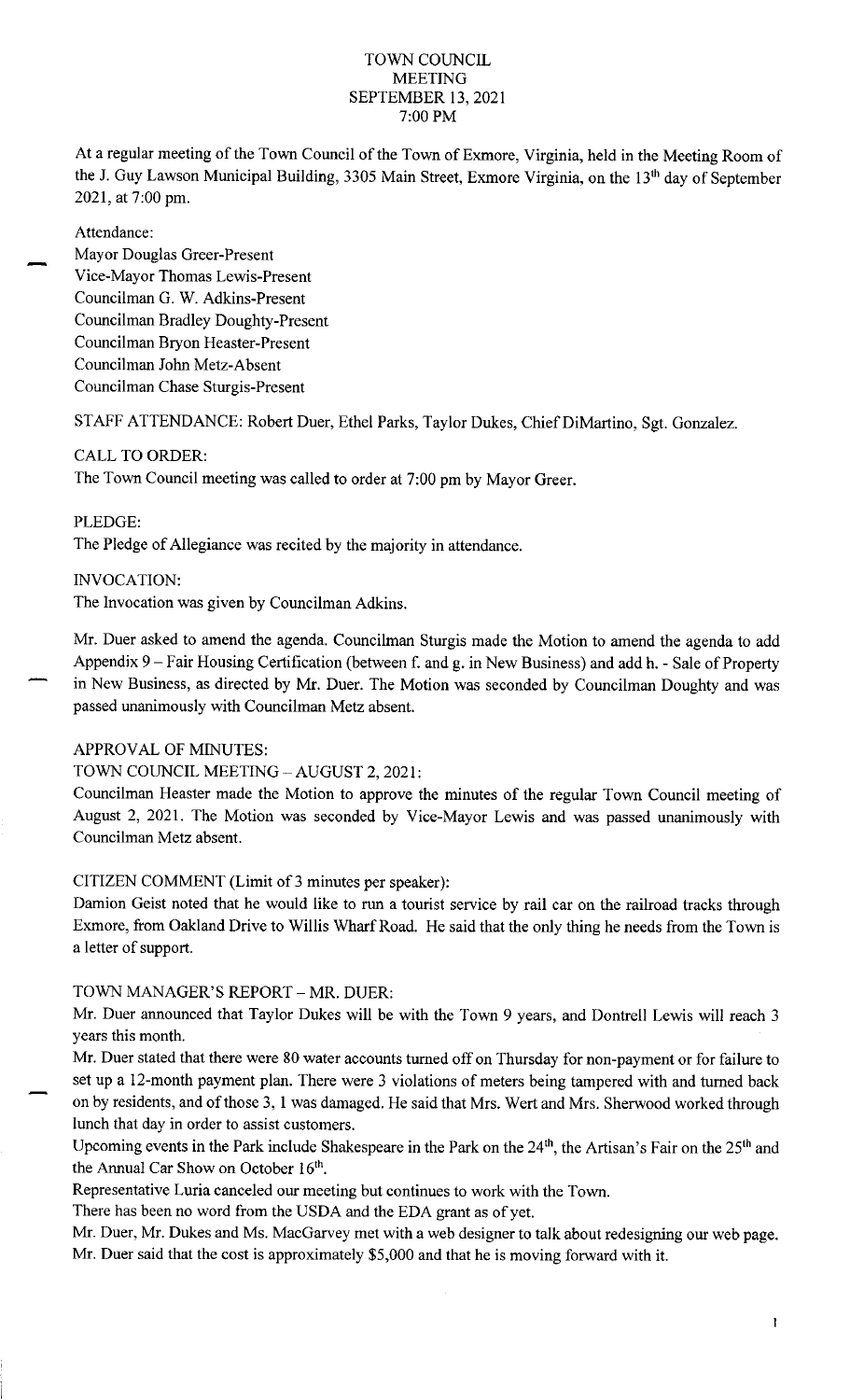Mr. Duer noted that we are required to hire a grant manager to assist with the new sewer system grants and we are advertising for this.

Northampton County has requested a meeting on September 23<sup>rd</sup>. They would like to have Mayor Greer and at least one other Council member to attend.

Mr. Duer recommended that the Mayor and Council schedule a work session to discuss the Rental Code of Virginia.

FINANCIAL REPORT - MR. DUER:

SEPTEMBER FINANCIALS:

Mr. Duer noted that approximately \$50,000 in COVID Relief has been given to Exmore utility customers. Income for the month of August was \$209,762 and expenses were \$172,412, which gives the Town a net income of \$37,350.

# YTD FINANCIALS:

Year-to-date income is at \$\$415,237 and expenses are at \$344,508. The total year-to-date net income is at \$70,728.

## NEW BUSINESS:

ORDINANCE TO MOVE ELECTION DATES TO NOVEMBER FROM MAY:

Mr. Duer explained that we are required by the General Assembly to move our local elections from May to November along with the general elections. Mr. Rowan, Town attorney, has written an Ordinance to change election dates, beginning in November 2022. Councilman Sturgis made the Motion to adopt the Ordinance to move election dates to November from May, as required by the General Assembly. The Motion was seconded by Councilman Doughty and was passed by the roll call vote of: Councilman Adkins - Aye; Councilman Doughty - Aye; Councilman Heaster - Aye; Vice-Mayor Lewis - Aye; Councilman Sturgis -Aye; Mayor Greer - Aye; Councilman Metz - Absent.

Mr. Duer stated that it is required by the DHCD for the Council to vote on the following forms:

DHCD GENERAL ASSURANCES AND CERTIFICATION AND DRUG FREE WORKPLACE FORMS:

Mr. Duer said that the General Assurances forms have to be signed by the Mayor and the remainder of the Forthers.<br>Mr. Duer said that the General Assurances forms have to be signed by the Mayor and the remainder of the  $\sim$ 

CDBG SECTION 3 - BUSINESS AND EMPLOYMENT PROJECT AREA FORM:

APPENDIX 7 - COMPLETION:

SECTION 504 - GRIEVANCE PROCEDURE:

APPENDIX 9 - FAIR HOUSING CERTIFICATION:

Councilman Heaster made the Motion to authorize Mr. Duer to sign Section 3 - Business and Employment Project Area Form, Appendix 7 - Completion, Section 504 - Grievance Procedure and Appendix 9 - Fair Housing Certification. The Motion was seconded by Councilman Doughty and was passed unanimously with Councilman Metz absent.

## HIRING OF GRANT MANAGER:

Mr. Dukes explained that in order for the Town to receive the \$1,000,000 grant from the DHCD, we are required to hire a Grant Manager and pay them up to 5% of the grant (\$50,000).

## EASTERN SHORE SPAY DONATION:

Mr. Duer noted that the spay organization is asking for a \$500 donation to help spay or neuter the cats around Town. He said that he will be sending the donation in the near future.

#### SALE OF PROPERTY:

Mr. Dukes noted that Mr. Geist has given an offer of \$11,101.11 for the property on Blue Jay Lane. He said that Mr. Rowan has prepared the necessary documents for the sale. Vice-Mayor Lewis made the Motion to sell the property on Blue Jay Lane to Mr. Geist. The Motion was seconded by Councilman Heaster and was passed unanimously with Councilman Metz absent.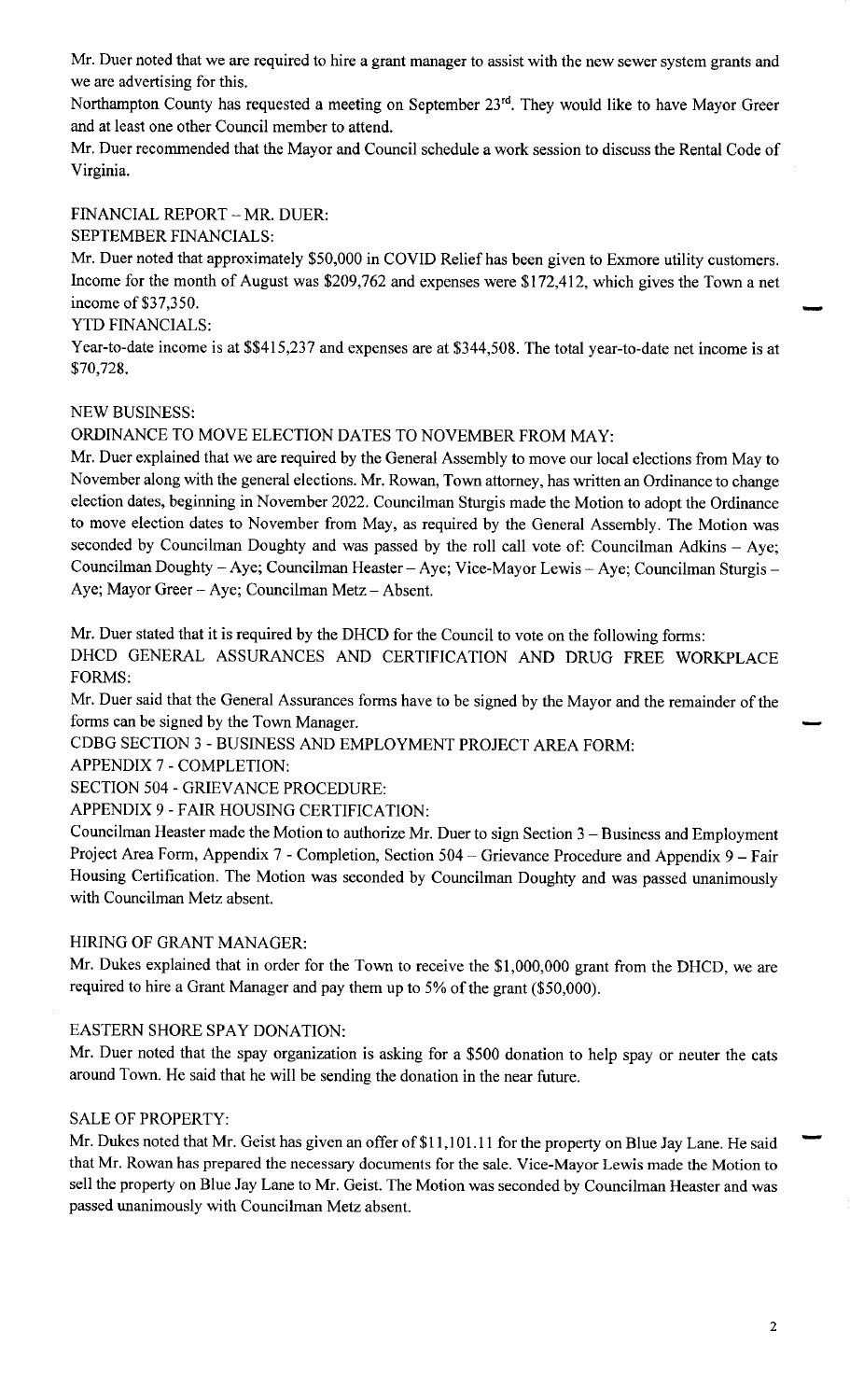#### OLD BUSINESS:

#### UPDATE ON SEWER PROJECT - MR. DUER AND MR. DUKES:

Mr. Dukes stated that he recently met with the engineers in an effort to figure out how many sewer connections we will need. We will need 835 connections for individual customers and an additional 120 taps for expansion.

GRINDER PUMP AGREEMENT, SYSTEM PROTECTION MEASURES:

Mr. Duer noted that the agreement has been updated and asked the Mayor and Council to review it for errors.

UPDATE ON VDEQ LOAN: Previously reported UPDATE ON OTHER LOANS: Previously reported. COMP PLAN UPDATE - MR. DUKES: Mr. Dukes noted that the Comp Plan and Zoning Ordinance has to be rewritten.

## POLICE REPORT - CHIEF DIMARTINO:

Chief DiMartino stated that all of the officers are doing well. He noted that there were four vehicles stolen last month and all of the suspects have been arrested.

Chief DiMartino explained that the fines report is showing zero fines for 3 officers for the month. He said that they were scheduled for traffic court during the fourth week of the month, which is set aside for the Judges' conference.

There were 5 reportable crashes for the month.

There was some discussion about parked cars at intersections. Sometimes residents park their vehicles too close to the corners, making it hard for drivers who are coming onto another street to see oncoming traffic. Sheriff Doughty thanked the Police Department for their assistance during the Back-To-School event at the Park.

PUBLIC WORKS REPORT - MR. DUKES:

No report.

WATER/SEWER REPORT - MR. DUKES:

Mr. Dukes reported that they found 3 water meters that had been turned on by residents after being turned off for non-payment. He said that one of the three had been broken and that resident will be billed for the new meter.

ZONING - MR. DUKES:

Mr. Dukes said that he and Officer Little appeared in court last week over a property on Occohannock Road. He noted that several Exmore officers have given the property owner notices to clean up the property. Now the owner wants to sell the property to the Town. Mr. Duer said that it is of no use to the Town and recommended that the Council turn down his offer. The judge awarded the Town the option to hire someone to clean up the property and the property owner has 12 months to pay for the clean-up.

Mr. Dukes noted that a section of Ordinance No. 168 needs to be amended, rewritten and renumbered as advised by the Town attorney. Councilman Adkins made the Motion to abolish Ordinance No. 168 and adopt Ordinance No. 217. The Motion was seconded by Councilman Sturgis and was passed unanimously with Councilman Metz being absent.

## CITIZEN COMMENT (Limit of 3 minutes per speaker):

Clarice MacGarvey noted that the weekend of September  $24<sup>th</sup>$  and  $25<sup>th</sup>$  is going to be a fantastic weekend. She said that Shakespeare in the Park is scheduled for the 24<sup>th</sup> and the Artisan's Festival on the 25<sup>th</sup>.

The Mayor and Council discussed a meeting time and date for a work session, deciding on October 18th at 6:00 pm.